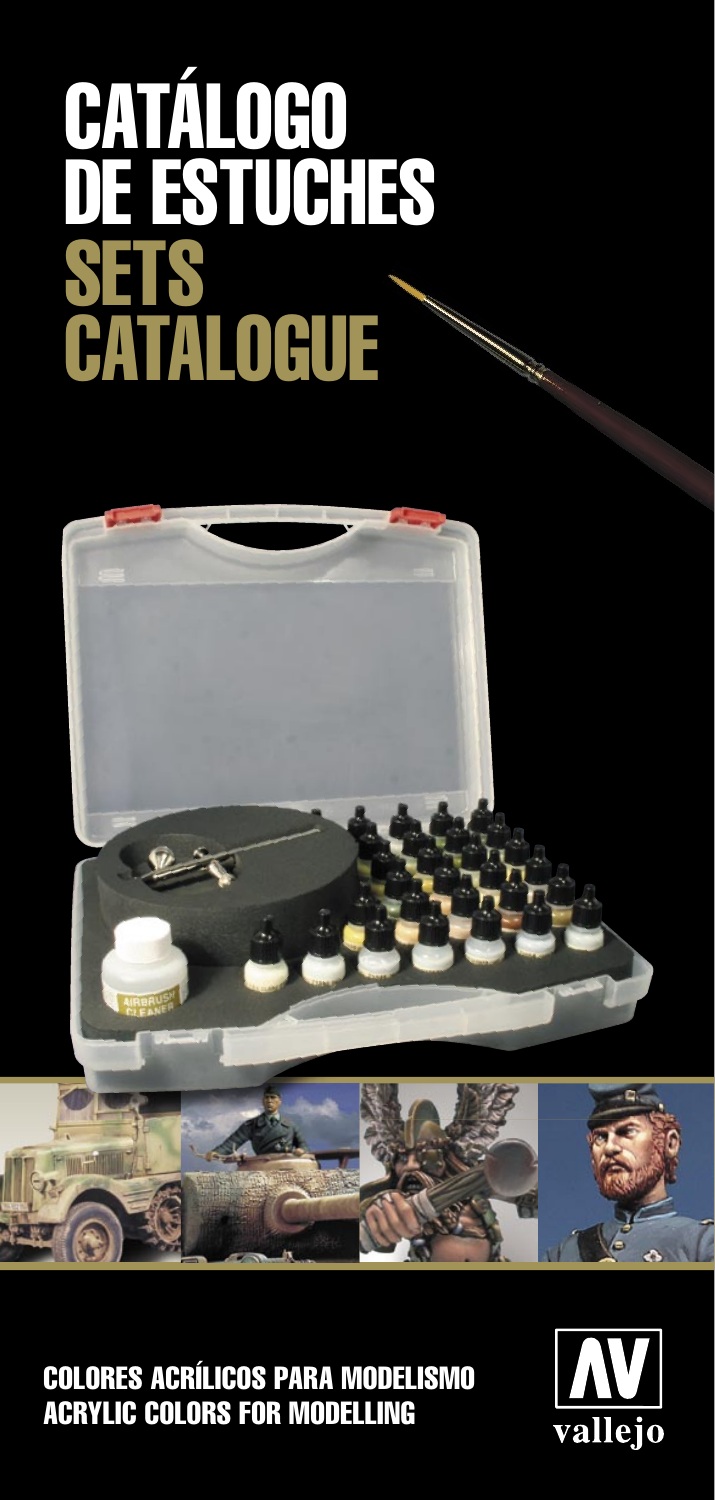# ÍNDICE / INDEX



# ESTUCHES / SETS

- **MODEL COLOR**
- **PANZER ACES**
- **MODEL AIR**
- **GAME COLOR GAME**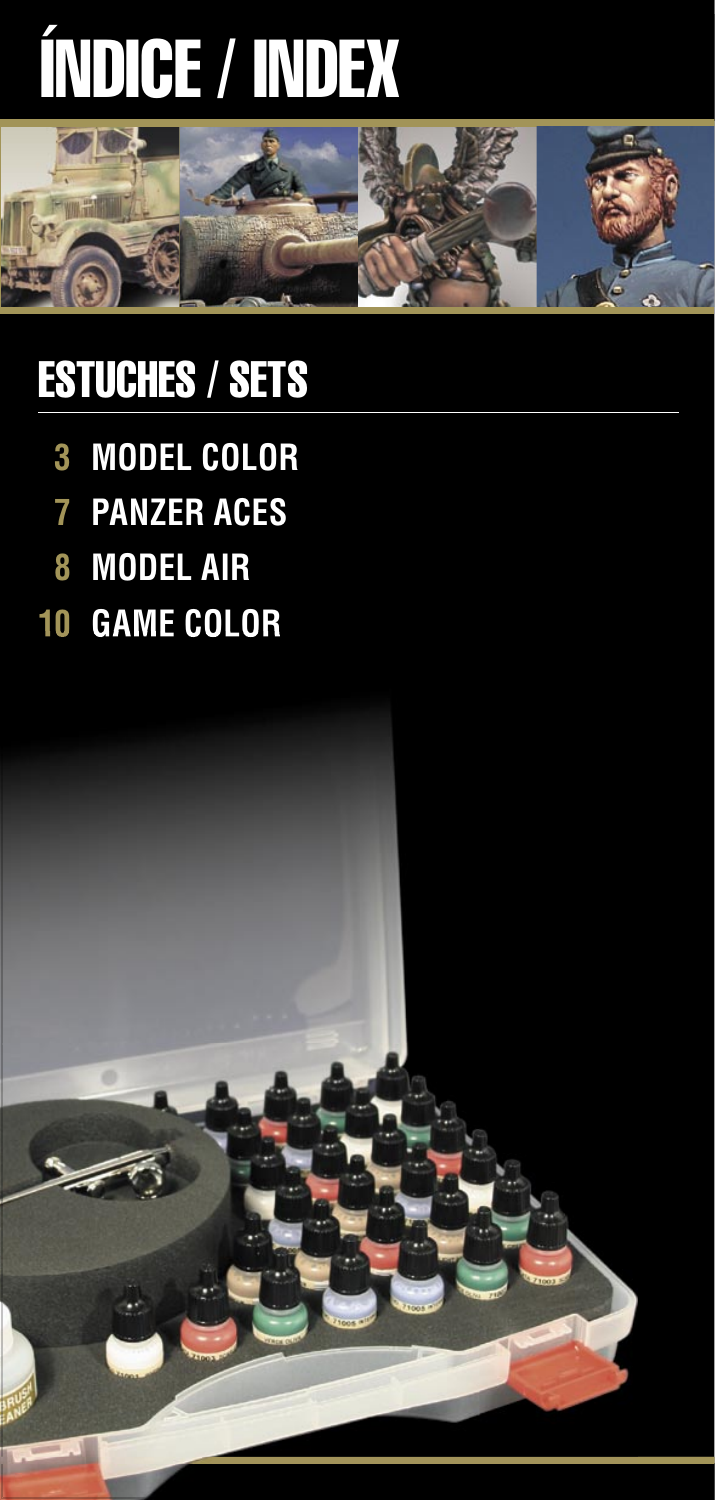

### **8 UNIDADES - 8 UNITS**



| REF. 70104<br>Elfos / High Elves |       |  |                   |  |       |  |
|----------------------------------|-------|--|-------------------|--|-------|--|
| 70908                            | 70928 |  | 70938 70951 70961 |  | 70997 |  |
| 70949                            | 70996 |  |                   |  |       |  |

| REF. 70103<br>8 Wargame Básicos / 8 Wargames Basics |       |  |             |       |       |  |
|-----------------------------------------------------|-------|--|-------------|-------|-------|--|
| 70891                                               | 70910 |  | 70927 70940 | 70950 | 70951 |  |
| 70963                                               | 70997 |  |             |       |       |  |

### REF. 70105

70827 70949 70950 70979 70997 70999 70891 70909 Orcos y Goblins / Orcs & Goblins

### REF. 70106

| Non Dead Chaos |       |  |                         |  |       |  |
|----------------|-------|--|-------------------------|--|-------|--|
|                |       |  |                         |  |       |  |
| 70918          |       |  | 70865 70909 70916 70950 |  | 70959 |  |
| 70999          | 70945 |  |                         |  |       |  |

# REF. 70108



### REF. 70124

| 8 Colores Piel / 8 Face & Skintones |       |  |                         |  |       |  |
|-------------------------------------|-------|--|-------------------------|--|-------|--|
|                                     |       |  |                         |  |       |  |
| 70815                               |       |  | 70845 70860 70927 70928 |  | 70955 |  |
|                                     | 70835 |  |                         |  |       |  |

### **16 UNIDADES - 16 UNITS**







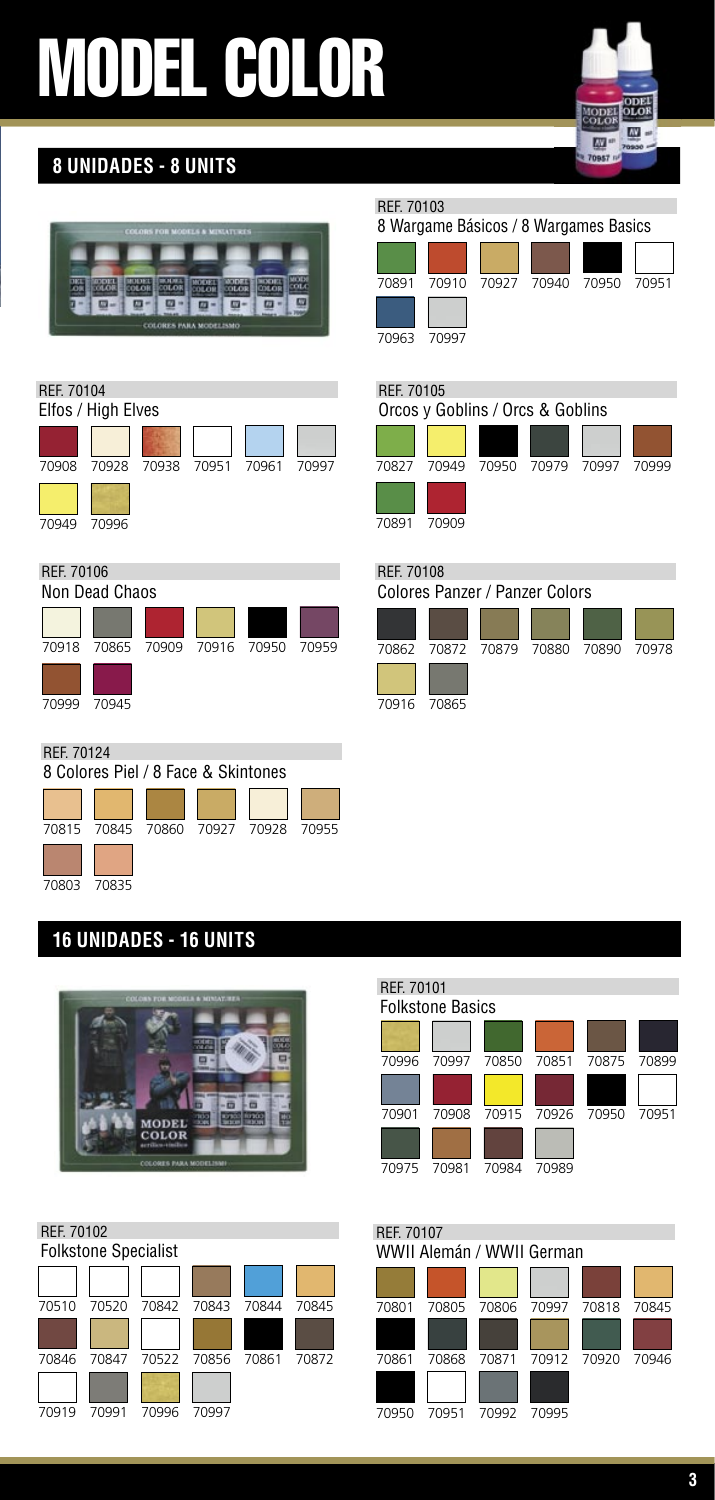MODEL OLOR  $\overline{m}$  $\overline{a}$ 

### **16 UNIDADES - 16 UNITS**



70807 70844 70845 70865 70877 70896 70907 70908 70925 70928 70940 70950

Guerra Civil Americana / American Civil War

70951 70953 70961 70990





#### REF. 70114

REF. 70111

| WWII Alemán Cam. / WWII German Camouflage |       |       |                   |       |       |  |  |
|-------------------------------------------|-------|-------|-------------------|-------|-------|--|--|
|                                           |       |       |                   |       |       |  |  |
| 70801                                     | 70816 | 70821 | 70822             | 70823 | 70824 |  |  |
|                                           |       |       |                   |       |       |  |  |
| 70825                                     | 70826 |       | 70830 70833 70835 |       | 70871 |  |  |
|                                           |       |       |                   |       |       |  |  |
| 70896                                     | 70964 | 70969 | 70979             |       |       |  |  |

# 70803 70815 70845 70846 70860 70899 70909 70921 70923 70926 70927 70928 70929 70941 70950 70951 16 Colores Piel / 16 Face & Skintones







### REF. 70144

REF. 70125

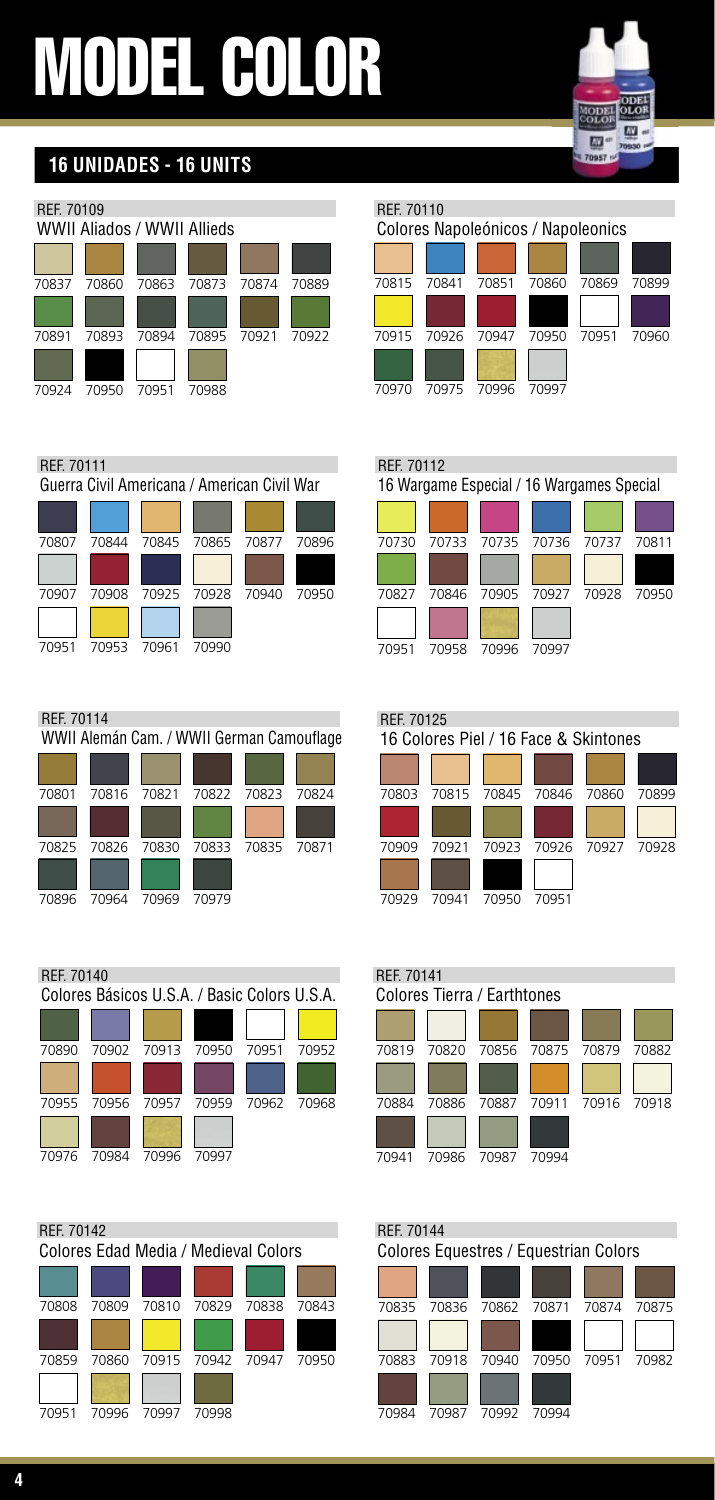

## **16 UNIDADES - 16 UNITS**



### **CAJAS - BOX SETS**

REF. 70178

# **INTRO 8 MODEL COLOR / INTRO 8 MODEL COLOR**

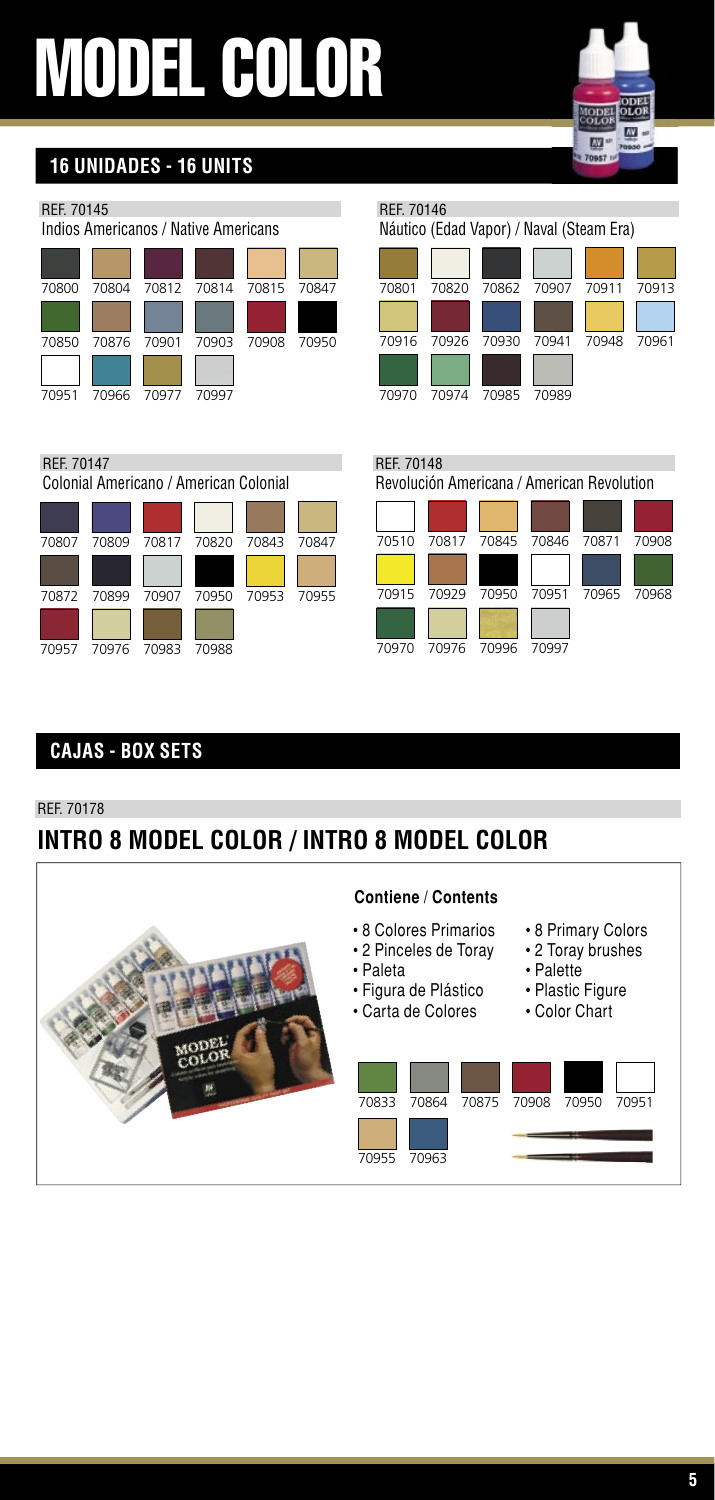

### **CAJAS - BOX SETS**

REF. 73099

# **ESTUCHE TRAIN COLOR / TRAIN COLOR SET**



### **MALETINES - PLASTIC CASE**

#### REF. 70172

# **72 COLORES BÁSICOS / 72 BASIC COLORS**



Véase colores marcados en el catálogo. See colors with  $\blacksquare$  on the catalogue.

#### **Contiene / Contents**

- 72 Colores Model Color
- 3 Pinceles de Toray
- Carta de Colores
- 72 Basic Colors of Model Color
- 3 Toray brushes
- Color Chart



# **72 COLORES MILITARES / 72 MILITARY COLORS**



Véase colores marcados  $\square$  en el catálogo. See colors with **but** on the catalogue.

### **Contiene / Contents**

- 72 Colores Model Color
- 2 Mediums
- 3 Pinceles de Toray
- Carta de Colores
- 72 Basic Colors of Model Color
- 2 Mediums
- 3 Toray Brushes
- Color Chart



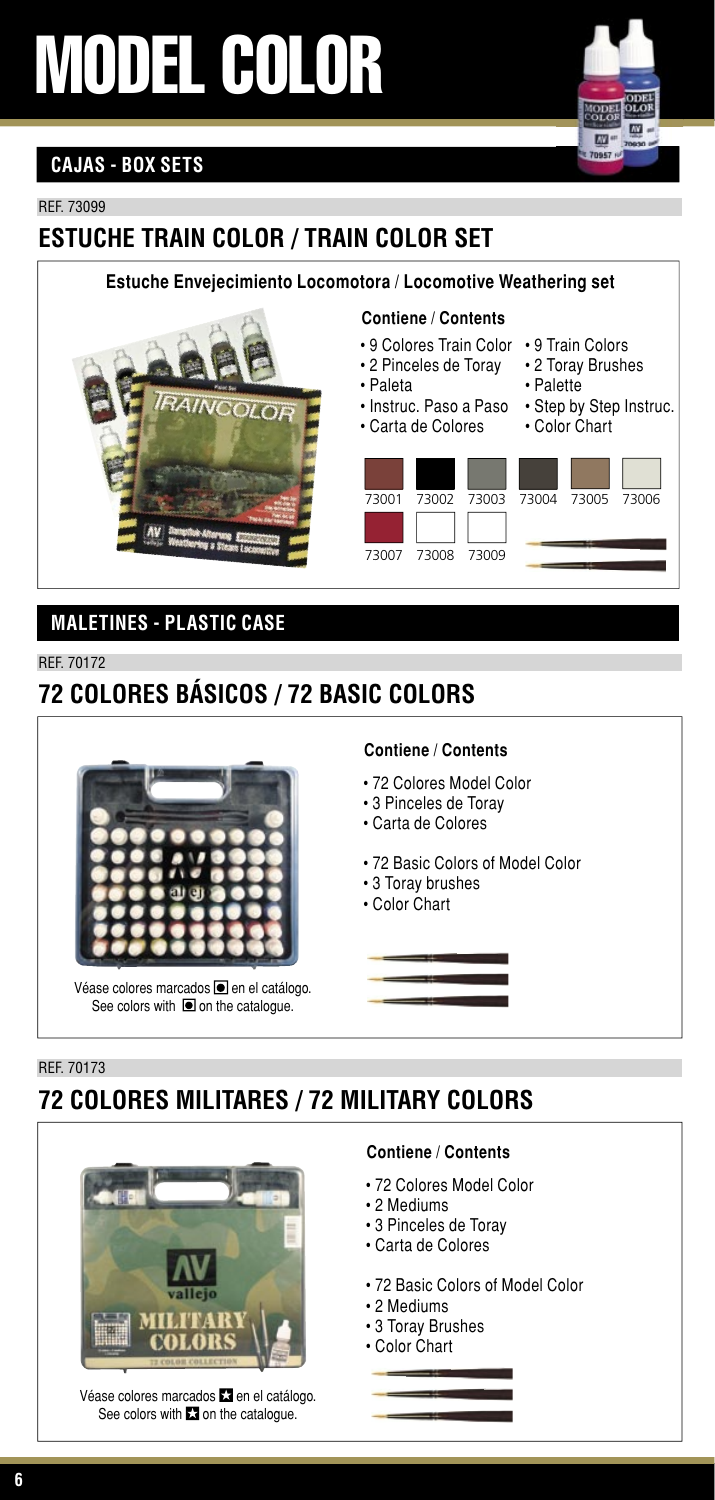# PANZER ACES

### **8 UNIDADES - 8 UNITS SETS**



#### REF. 70123 Panzer Aces Nº2



### REF. 70127



# 70325 70326 70327 70328 70329 70330





| REF. 70126      |                               |  |  |  |  |  |  |
|-----------------|-------------------------------|--|--|--|--|--|--|
| Panzer Aces Nº3 |                               |  |  |  |  |  |  |
|                 |                               |  |  |  |  |  |  |
| 70317           | 70318 70319 70320 70321 70322 |  |  |  |  |  |  |
|                 |                               |  |  |  |  |  |  |
| 70323           | 70324                         |  |  |  |  |  |  |

| REF. 70128      |       |  |                   |  |       |  |  |
|-----------------|-------|--|-------------------|--|-------|--|--|
| Panzer Aces Nº5 |       |  |                   |  |       |  |  |
|                 |       |  |                   |  |       |  |  |
|                 |       |  |                   |  |       |  |  |
| 70333           | 70334 |  | 70335 70336 70337 |  | 70338 |  |  |
|                 |       |  |                   |  |       |  |  |
|                 |       |  |                   |  |       |  |  |
| 70339           | 70340 |  |                   |  |       |  |  |

La gama de colores PANZER ACES esta desarrollada con la colaboración de la revista Euromodelismo (www.euromodelismo.com).

The range of PANZER ACES colors is developed with the colaboration of the magazine Euromodelismo (www.euromodelismo.com).

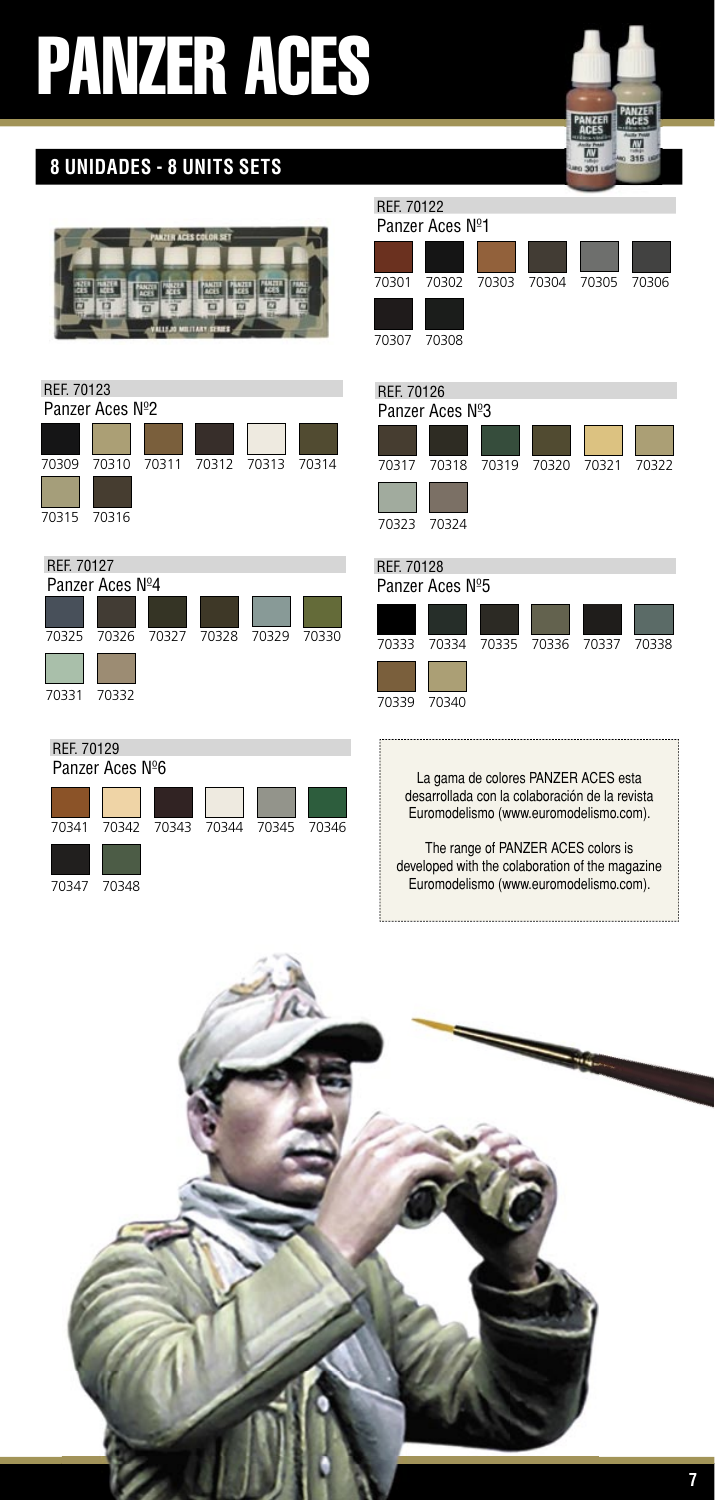# MODEL AIR

# **8 UNIDADES - 8 UNITS SETS**



#### REF. 71175

WWII Alemán / WWII German Starter Set





### **16 UNIDADES - 16 UNITS**









### REF. 71176



#### REF. 71178 Colores Básicos / Basic Color Set



# 71007 71009 71012 71014 71016 71017 REF. 71180 WWII Aliados / WWII Allied





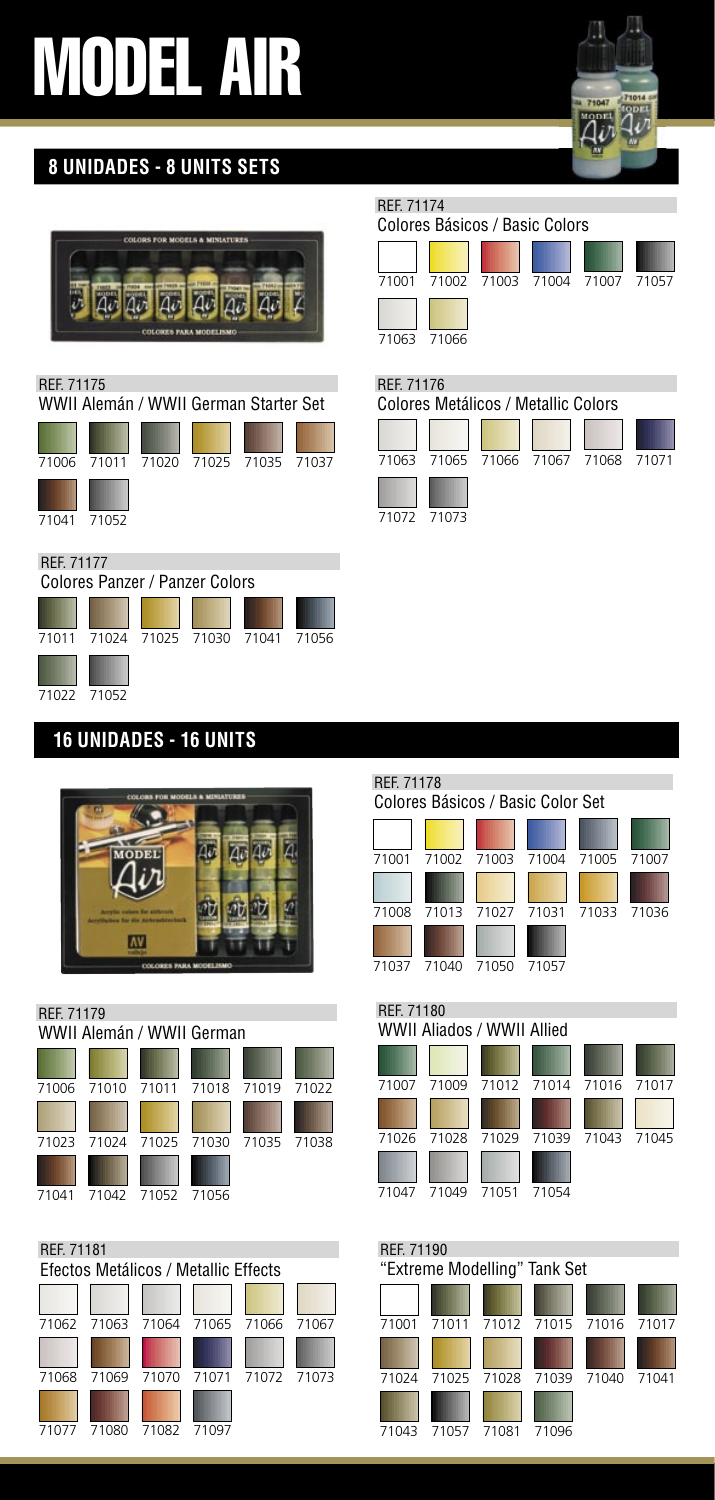# MODEL AIR



### **MALETINES - PLASTIC CASE**

REF. 71170

# **72 COLORES BÁSICOS / 72 BASIC COLORS**



#### **Contiene / Contents**

- 72 Colores Model Air
- 3 Pinceles de Toray
- Carta de Colores
- 72 Basic Model Air Colors
- 3 Toray Brushes
- Color Chart

REF. 71172

# **COLORES BÁSICOS / BASIC COLORS**



#### **Contiene / Contents**

- 
- 1 Manguera Transparente 2,5 m.
- 1 Conexión Rápida para Compresor
- Carta de Colores Model Air
- 29 Colores Model Air 17 ml.
- 1 Frasco 85 ml. Limpiador de Aerógrafo
- Airbrush Harder & Steenbeck
- 1 Transparent Hose 2,5 m.
- 1 Quick Coupling Connection
- Model Air Color Chart
- 29 Colors 17 ml. Model Air
- 1 Bottle 85 ml. Airbrush Cleaning

REF. 71173

# **COLORES CAMUFLAJE / CAMOUFLAGE COLORS** • Aerógrafo Harder & Steenbeck<br>• 1 Manguera Transparente 2,5 is<br>• 1 Conexión Rápida para Computera Carta de Colores Model Air<br>• 29 Colores Model Air 17 ml.<br>• 1 Frasco 85 ml. Limpiador de *A*<br>• Airbrush Harder & Steenbeck<br>•



#### **Contiene / Contents**

- Aerógrafo Harder & Steenbeck
- 1 Manguera Transparente 2,5 m.
- 1 Conexión Rápida para Compresor
- Carta de Colores Model Air
- 29 Colores Model Air 17 ml.
- 1 Frasco 85 ml. Limpiador de Aerógrafo
- Airbrush Harder & Steenbeck
- 1 Transparent Hose 2,5 m.
- 1 Quick Coupling Connection
- Model Air Color Chart
- 29 Colors 17 ml. Model Air
- 1 Bottle 85 ml. Airbrush Cleaning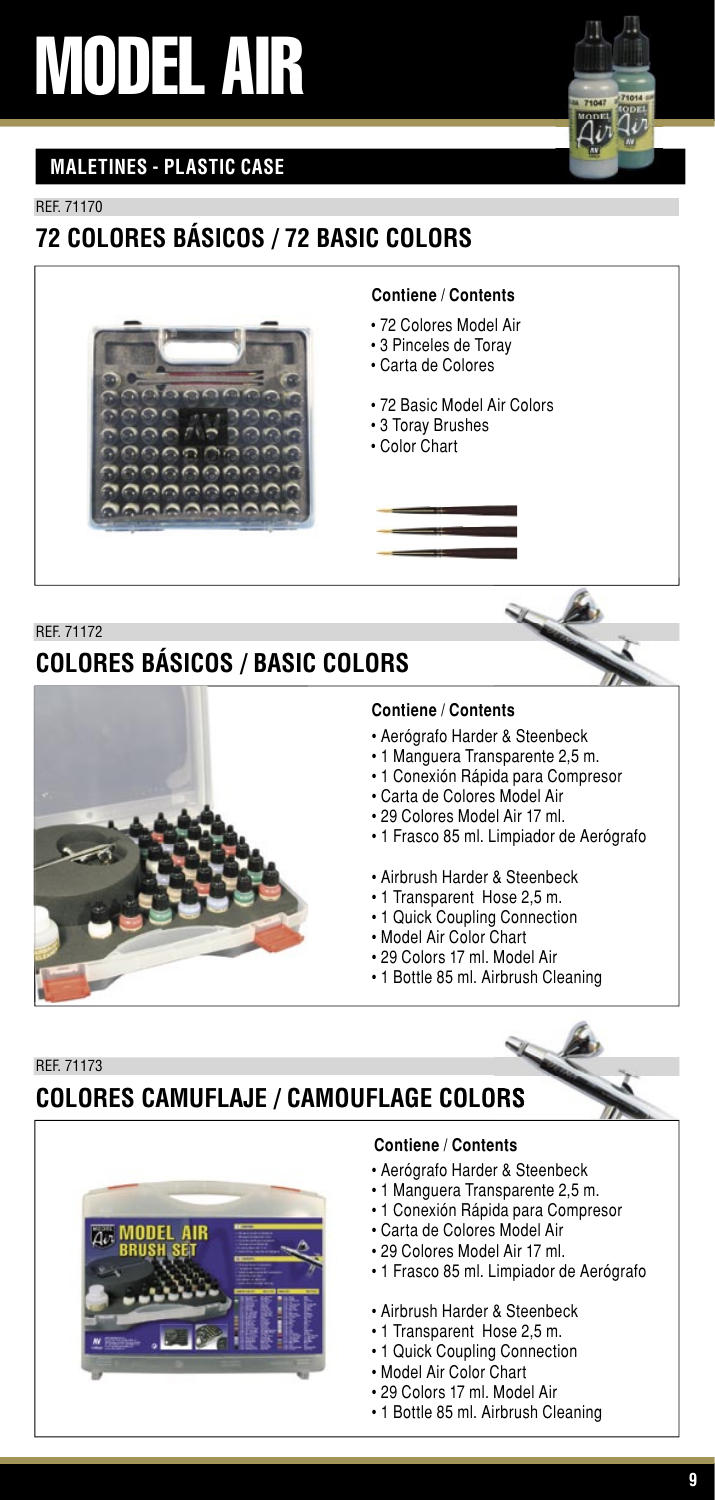# GAME COLOR



## **8 UNIDADES - 8 UNITS SETS**







### **16 UNIDADES - 16 UNITS SETS**







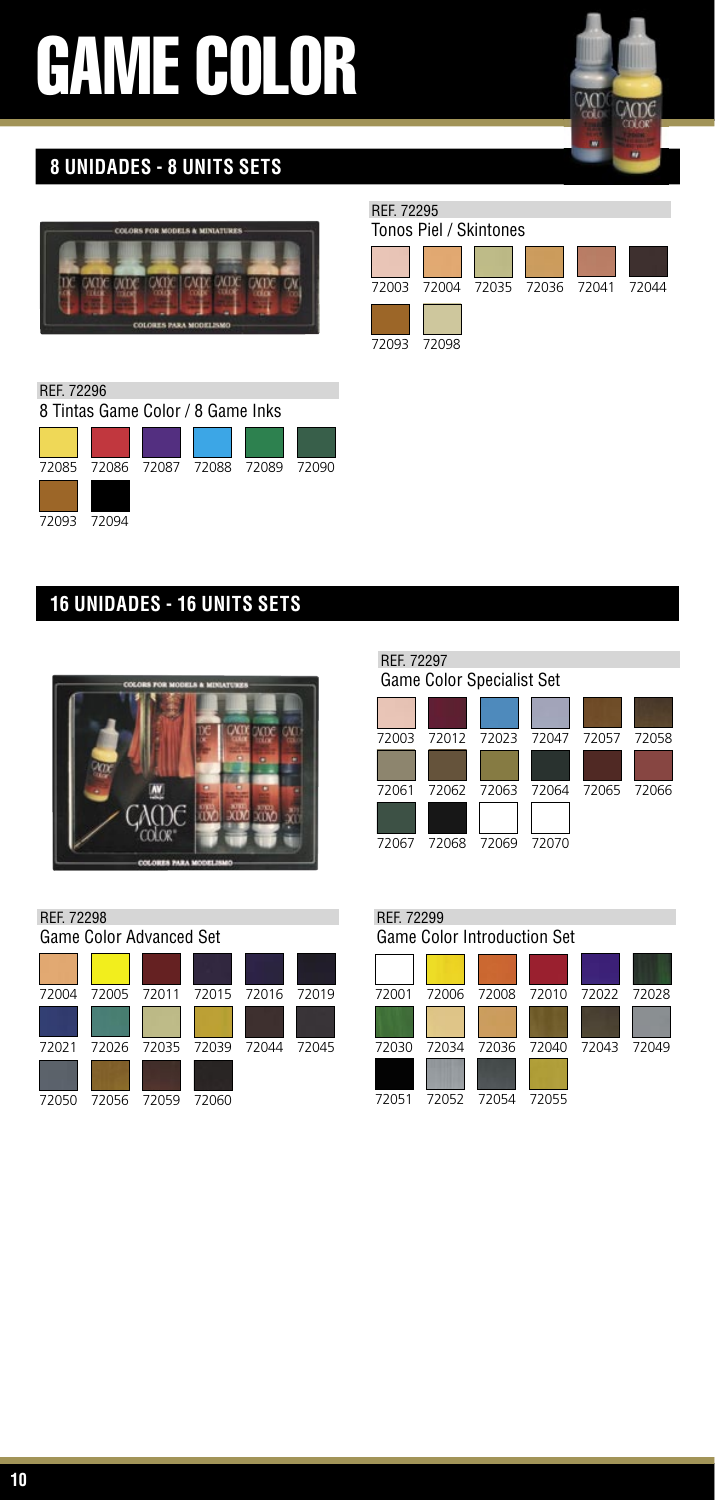# GAME COLOR



### **CAJAS - BOX SETS**

REF. 72208

# **INTRO 8 GAME COLOR / INTRO 8 GAME COLOR**



#### REF. 72209

# **INTRO 9 GAME COLOR / INTRO 9 GAME COLOR**



### **MALETINES - PLASTIC CASE**

REF. 72172

# **72 COLORES GAME COLOR / 72 GAME COLORS**



#### **Contiene / Contents**

- 72 Colores Game Color
- 3 Pinceles de Toray
- Carta de Colores
- 72 Basic Colors of Game Color
- 3 Toray Brushes
- Color Chart